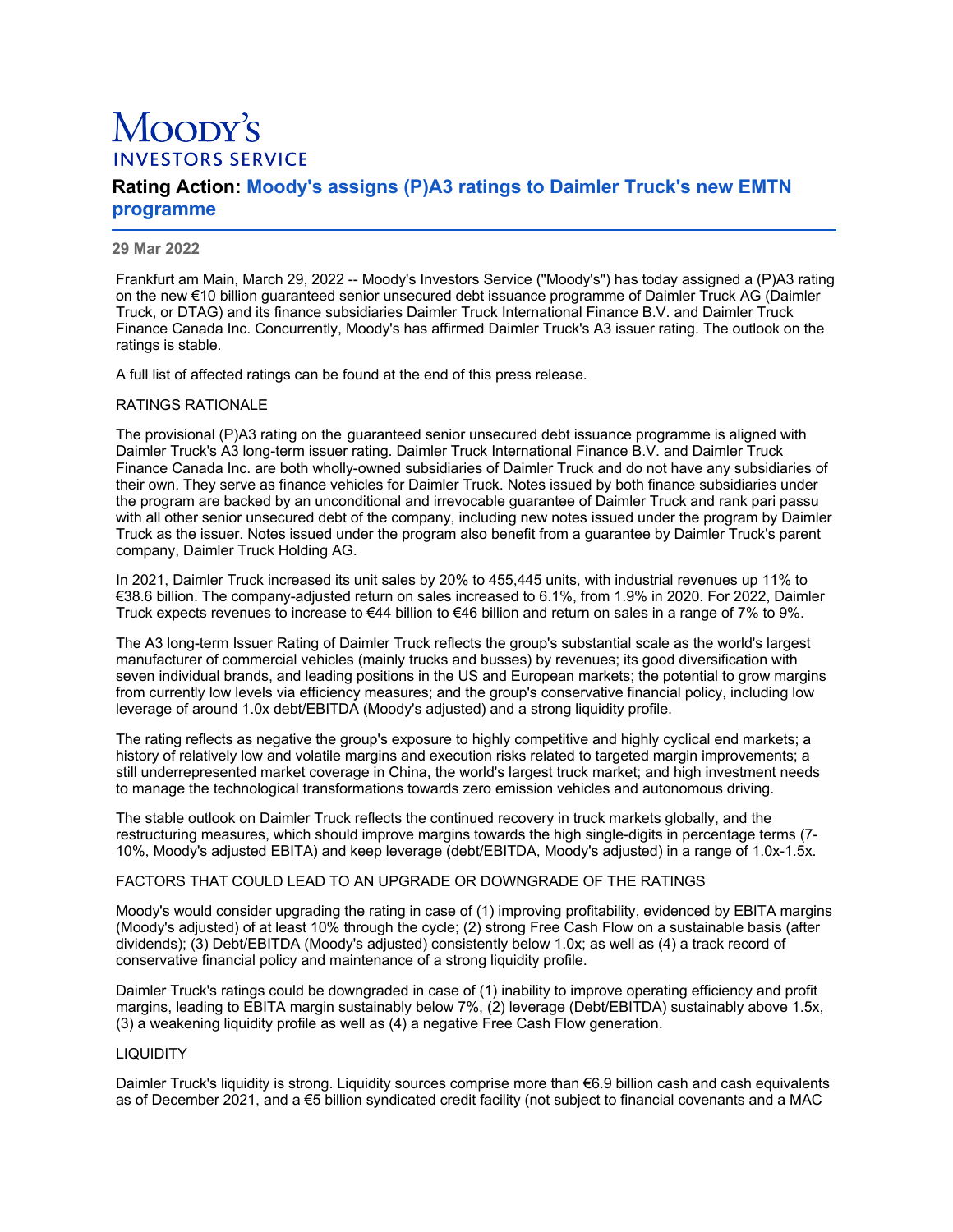clause). Considering positive free cash flow of the industrial business, liquidity sources will comfortably exceed uses over the next four quarters, which include maturities of bonds, bank loans and financial leases. We assume that working cash needed to run the business amounts to around €1.2 billion (3% of industrial revenues).

LIST OF AFFECTED RATINGS

..Issuer: Daimler Truck AG

Assignments:

....BACKED Senior Unsecured Medium-Term Note Program, Assigned (P)A3

Affirmations:

.... LT Issuer Rating, Affirmed A3

.... ST Issuer Rating, Affirmed P-2

Outlook Actions:

....Outlook, Remains Stable

..Issuer: Daimler Truck International Finance B.V.

Assignments:

....BACKED Senior Unsecured Medium-Term Note Program, Assigned (P)A3

Outlook Actions:

....Outlook, Assigned Stable

..Issuer: Daimler Truck Finance Canada Inc.

Assignments:

....BACKED Senior Unsecured Medium-Term Note Program, Assigned (P)A3

Affirmations:

....BACKED Senior Unsecured Regular Bond/Debenture, Affirmed A3

Outlook Actions:

....Outlook, Remains Stable

..Issuer: Daimler Truck Finance North America LLC

Affirmations:

....BACKED Senior Unsecured Regular Bond/Debenture, Affirmed A3

Outlook Actions:

....Outlook, Remains Stable

### PRINCIPAL METHDOLOGY

The principal methodology used in these ratings was Manufacturing published in September 2021 and available at [https://www.moodys.com/researchdocumentcontentpage.aspx?docid=PBC\\_1287885](https://www.moodys.com/researchdocumentcontentpage.aspx?docid=PBC_1287885). Alternatively, please see the Rating Methodologies page on www.moodys.com for a copy of this methodology.

#### COMPANY PROFILE

Headquartered in Stuttgart (Germany), Daimler Truck AG (Daimler Truck, DTAG or the company) is the world's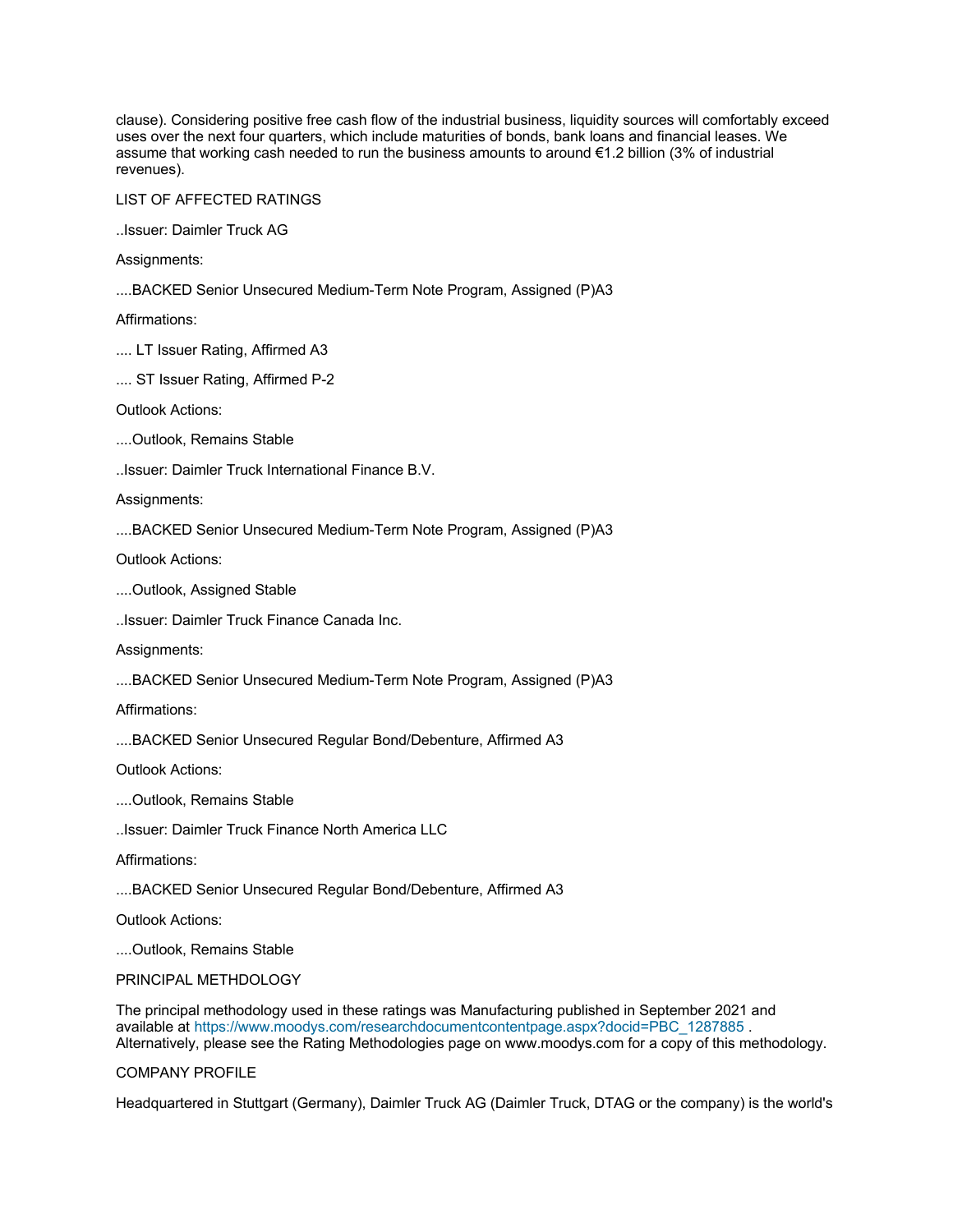largest manufacturer of commercial vehicles by revenues (€38.6 billion, excluding financial services in 2021), with a diverse portfolio of medium and heavy duty trucks and buses. In 2021, it sold 455,445 units, operated more than 40 production sites and employed nearly 100,000 people globally.

DTAG is a 100% subsidiary and the only asset of Daimler Truck Holding AG (DTHAG), which was spun-off from Mercedes-Benz Group AG (formerly known as Daimler AG) and has been listed at the Frankfurt Stock Exchange since December 10, 2021.

### REGULATORY DISCLOSURES

For further specification of Moody's key rating assumptions and sensitivity analysis, see the sections Methodology Assumptions and Sensitivity to Assumptions in the disclosure form. Moody's Rating Symbols and [Definitions can be found at: https://www.moodys.com/researchdocumentcontentpage.aspx?](https://www.moodys.com/researchdocumentcontentpage.aspx?docid=PBC_79004) docid=PBC\_79004.

For ratings issued on a program, series, category/class of debt or security this announcement provides certain regulatory disclosures in relation to each rating of a subsequently issued bond or note of the same series, category/class of debt, security or pursuant to a program for which the ratings are derived exclusively from existing ratings in accordance with Moody's rating practices. For ratings issued on a support provider, this announcement provides certain regulatory disclosures in relation to the credit rating action on the support provider and in relation to each particular credit rating action for securities that derive their credit ratings from the support provider's credit rating. For provisional ratings, this announcement provides certain regulatory disclosures in relation to the provisional rating assigned, and in relation to a definitive rating that may be assigned subsequent to the final issuance of the debt, in each case where the transaction structure and terms have not changed prior to the assignment of the definitive rating in a manner that would have affected the rating. For further information please see the ratings tab on the issuer/entity page for the respective issuer on www.moodys.com.

For any affected securities or rated entities receiving direct credit support from the primary entity(ies) of this credit rating action, and whose ratings may change as a result of this credit rating action, the associated regulatory disclosures will be those of the guarantor entity. Exceptions to this approach exist for the following disclosures, if applicable to jurisdiction: Ancillary Services, Disclosure to rated entity, Disclosure from rated entity.

The ratings have been disclosed to the rated entity or its designated agent(s) and issued with no amendment resulting from that disclosure.

These ratings are solicited. Please refer to Moody's Policy for Designating and Assigning Unsolicited Credit Ratings available on its website www.moodys.com.

Regulatory disclosures contained in this press release apply to the credit rating and, if applicable, the related rating outlook or rating review.

Moody's general principles for assessing environmental, social and governance (ESG) risks in our credit analysis can be found at http://www.moodys.com/researchdocumentcontentpage.aspx?docid=PBC 1288235.

The Global Scale Credit Rating on this Credit Rating Announcement was issued by one of Moody's affiliates outside the UK and is endorsed by Moody's Investors Service Limited, One Canada Square, Canary Wharf, London E14 5FA under the law applicable to credit rating agencies in the UK. Further information on the UK endorsement status and on the Moody's office that issued the credit rating is available on www.moodys.com.

Please see www.moodys.com for any updates on changes to the lead rating analyst and to the Moody's legal entity that has issued the rating.

Please see the ratings tab on the issuer/entity page on www.moodys.com for additional regulatory disclosures for each credit rating.

Matthias Heck, CFA VP - Senior Credit Officer Corporate Finance Group Moody's Deutschland GmbH An der Welle 5 Frankfurt am Main, 60322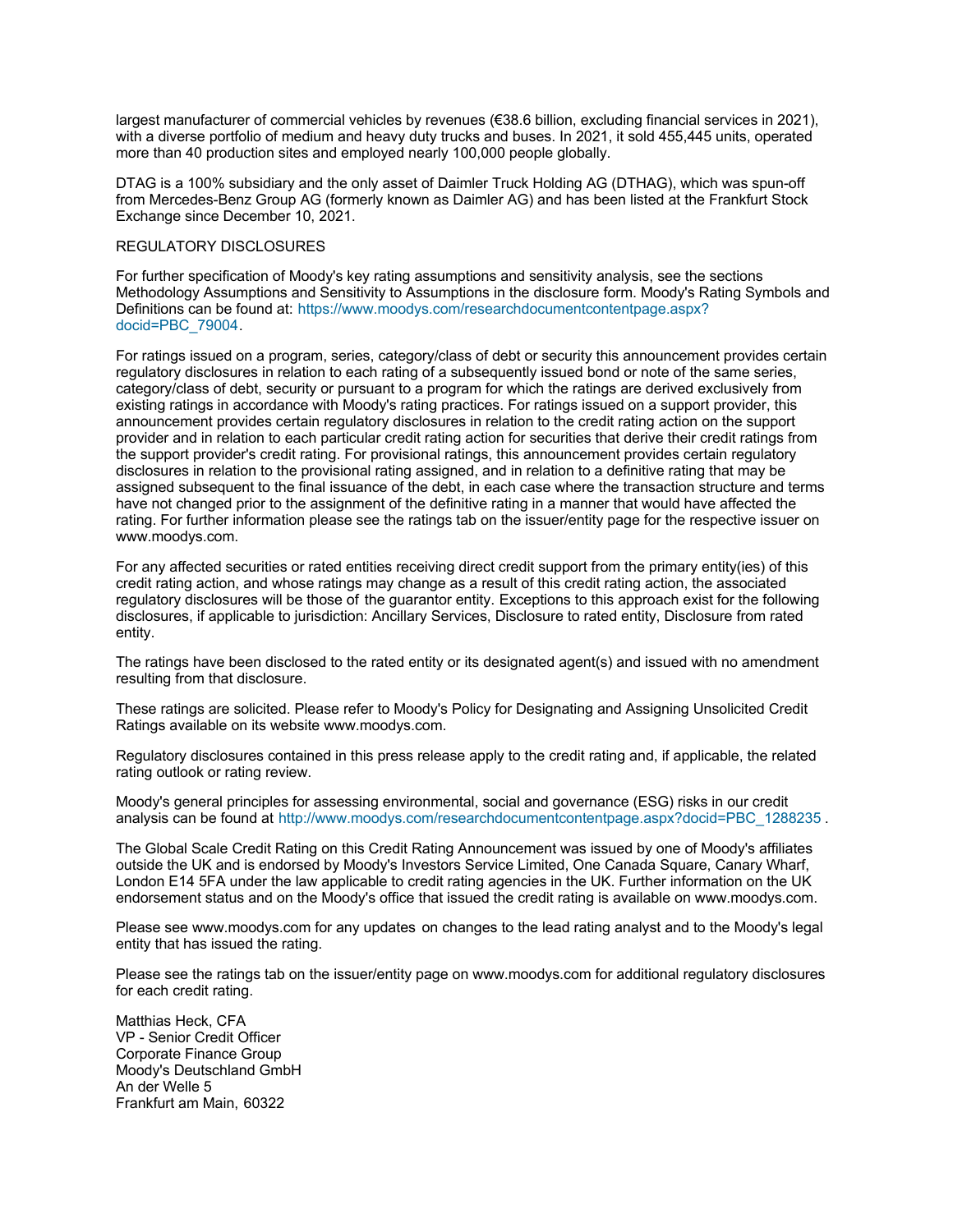**Germany** JOURNALISTS: 44 20 7772 5456 Client Service: 44 20 7772 5454

Anke Rindermann Associate Managing Director Corporate Finance Group JOURNALISTS: 44 20 7772 5456 Client Service: 44 20 7772 5454

Releasing Office: Moody's Deutschland GmbH An der Welle 5 Frankfurt am Main, 60322 Germany JOURNALISTS: 44 20 7772 5456 Client Service: 44 20 7772 5454

> Moopy's **INVESTORS SERVICE**

© 2022 Moody's Corporation, Moody's Investors Service, Inc., Moody's Analytics, Inc. and/or their licensors and affiliates (collectively, "MOODY'S"). All rights reserved.

**CREDIT RATINGS ISSUED BY MOODY'S CREDIT RATINGS AFFILIATES ARE THEIR CURRENT OPINIONS OF THE RELATIVE FUTURE CREDIT RISK OF ENTITIES, CREDIT COMMITMENTS, OR DEBT OR DEBT-LIKE SECURITIES, AND MATERIALS, PRODUCTS, SERVICES AND INFORMATION PUBLISHED BY MOODY'S (COLLECTIVELY, "PUBLICATIONS") MAY INCLUDE SUCH CURRENT OPINIONS. MOODY'S DEFINES CREDIT RISK AS THE RISK THAT AN ENTITY MAY NOT MEET ITS CONTRACTUAL FINANCIAL OBLIGATIONS AS THEY COME DUE AND ANY ESTIMATED FINANCIAL LOSS IN THE EVENT OF DEFAULT OR IMPAIRMENT. SEE APPLICABLE MOODY'S RATING SYMBOLS AND DEFINITIONS PUBLICATION FOR INFORMATION ON THE TYPES OF CONTRACTUAL FINANCIAL OBLIGATIONS ADDRESSED BY MOODY'S CREDIT RATINGS. CREDIT RATINGS DO NOT ADDRESS ANY OTHER RISK, INCLUDING BUT NOT LIMITED TO: LIQUIDITY RISK, MARKET VALUE RISK, OR PRICE VOLATILITY. CREDIT RATINGS, NON-CREDIT ASSESSMENTS ("ASSESSMENTS"), AND OTHER OPINIONS INCLUDED IN MOODY'S PUBLICATIONS ARE NOT STATEMENTS OF CURRENT OR HISTORICAL FACT. MOODY'S PUBLICATIONS MAY ALSO INCLUDE QUANTITATIVE MODEL-BASED ESTIMATES OF CREDIT RISK AND RELATED OPINIONS OR COMMENTARY PUBLISHED BY MOODY'S ANALYTICS, INC. AND/OR ITS AFFILIATES. MOODY'S CREDIT RATINGS, ASSESSMENTS, OTHER OPINIONS AND PUBLICATIONS DO NOT CONSTITUTE OR PROVIDE INVESTMENT OR FINANCIAL ADVICE, AND MOODY'S CREDIT RATINGS, ASSESSMENTS, OTHER OPINIONS AND PUBLICATIONS ARE NOT AND DO NOT PROVIDE RECOMMENDATIONS TO PURCHASE, SELL, OR HOLD PARTICULAR SECURITIES. MOODY'S CREDIT RATINGS, ASSESSMENTS, OTHER OPINIONS AND PUBLICATIONS DO NOT COMMENT ON THE SUITABILITY OF AN INVESTMENT FOR ANY PARTICULAR INVESTOR. MOODY'S ISSUES ITS CREDIT RATINGS, ASSESSMENTS AND OTHER OPINIONS AND PUBLISHES ITS PUBLICATIONS WITH THE EXPECTATION AND UNDERSTANDING THAT EACH INVESTOR WILL, WITH DUE CARE, MAKE ITS OWN STUDY AND EVALUATION OF EACH SECURITY THAT IS UNDER CONSIDERATION FOR PURCHASE, HOLDING, OR SALE.** 

MOODY'S CREDIT RATINGS, ASSESSMENTS, OTHER OPINIONS, AND PUBLICATIONS ARE NOT INTENDED FOR USE BY RETAIL INVESTORS AND IT WOULD BE RECKLESS AND INAPPROPRIATE FOR RETAIL INVESTORS TO USE MOODY'S CREDIT RATINGS, ASSESSMENTS, OTHER OPINIONS OR PUBLICATIONS WHEN MAKING AN INVESTMENT DECISION. IF IN DOUBT YOU SHOULD CONTACT YOUR FINANCIAL OR OTHER PROFESSIONAL ADVISER.

ALL INFORMATION CONTAINED HEREIN IS PROTECTED BY LAW, INCLUDING BUT NOT LIMITED TO, COPYRIGHT LAW, AND NONE OF SUCH INFORMATION MAY BE COPIED OR OTHERWISE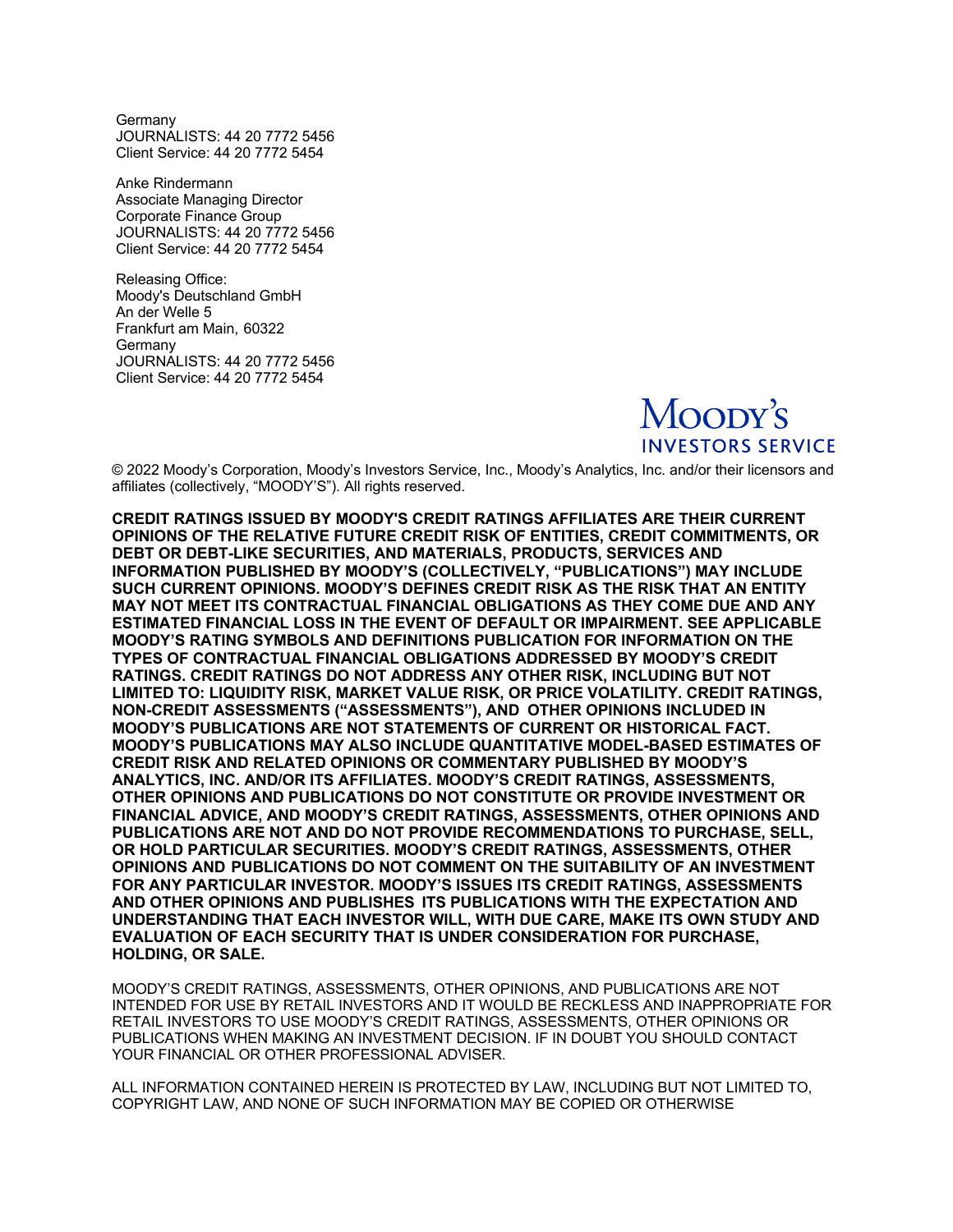REPRODUCED, REPACKAGED, FURTHER TRANSMITTED, TRANSFERRED, DISSEMINATED, REDISTRIBUTED OR RESOLD, OR STORED FOR SUBSEQUENT USE FOR ANY SUCH PURPOSE, IN WHOLE OR IN PART, IN ANY FORM OR MANNER OR BY ANY MEANS WHATSOEVER, BY ANY PERSON WITHOUT MOODY'S PRIOR WRITTEN CONSENT.

MOODY'S CREDIT RATINGS, ASSESSMENTS, OTHER OPINIONS AND PUBLICATIONS ARE NOT INTENDED FOR USE BY ANY PERSON AS A BENCHMARK AS THAT TERM IS DEFINED FOR REGULATORY PURPOSES AND MUST NOT BE USED IN ANY WAY THAT COULD RESULT IN THEM BEING CONSIDERED A BENCHMARK.

All information contained herein is obtained by MOODY'S from sources believed by it to be accurate and reliable. Because of the possibility of human or mechanical error as well as other factors, however, all information contained herein is provided "AS IS" without warranty of any kind. MOODY'S adopts all necessary measures so that the information it uses in assigning a credit rating is of sufficient quality and from sources MOODY'S considers to be reliable including, when appropriate, independent third-party sources. However, MOODY'S is not an auditor and cannot in every instance independently verify or validate information received in the rating process or in preparing its Publications.

To the extent permitted by law, MOODY'S and its directors, officers, employees, agents, representatives, licensors and suppliers disclaim liability to any person or entity for any indirect, special, consequential, or incidental losses or damages whatsoever arising from or in connection with the information contained herein or the use of or inability to use any such information, even if MOODY'S or any of its directors, officers, employees, agents, representatives, licensors or suppliers is advised in advance of the possibility of such losses or damages, including but not limited to: (a) any loss of present or prospective profits or (b) any loss or damage arising where the relevant financial instrument is not the subject of a particular credit rating assigned by MOODY'S.

To the extent permitted by law, MOODY'S and its directors, officers, employees, agents, representatives, licensors and suppliers disclaim liability for any direct or compensatory losses or damages caused to any person or entity, including but not limited to by any negligence (but excluding fraud, willful misconduct or any other type of liability that, for the avoidance of doubt, by law cannot be excluded) on the part of, or any contingency within or beyond the control of, MOODY'S or any of its directors, officers, employees, agents, representatives, licensors or suppliers, arising from or in connection with the information contained herein or the use of or inability to use any such information.

NO WARRANTY, EXPRESS OR IMPLIED, AS TO THE ACCURACY, TIMELINESS, COMPLETENESS, MERCHANTABILITY OR FITNESS FOR ANY PARTICULAR PURPOSE OF ANY CREDIT RATING, ASSESSMENT, OTHER OPINION OR INFORMATION IS GIVEN OR MADE BY MOODY'S IN ANY FORM OR MANNER WHATSOEVER.

Moody's Investors Service, Inc., a wholly-owned credit rating agency subsidiary of Moody's Corporation ("MCO"), hereby discloses that most issuers of debt securities (including corporate and municipal bonds, debentures, notes and commercial paper) and preferred stock rated by Moody's Investors Service, Inc. have, prior to assignment of any credit rating, agreed to pay to Moody's Investors Service, Inc. for credit ratings opinions and services rendered by it fees ranging from \$1,000 to approximately \$5,000,000. MCO and Moody's Investors Service also maintain policies and procedures to address the independence of Moody's Investors Service credit ratings and credit rating processes. Information regarding certain affiliations that may exist between directors of MCO and rated entities, and between entities who hold credit ratings from Moody's Investors Service and have also publicly reported to the SEC an ownership interest in MCO of more than 5%, is posted annually at [www.moodys.com](http://www.moodys.com/) under the heading "Investor Relations — Corporate Governance — Director and Shareholder Affiliation Policy."

Additional terms for Australia only: Any publication into Australia of this document is pursuant to the Australian Financial Services License of MOODY'S affiliate, Moody's Investors Service Pty Limited ABN 61 003 399 657AFSL 336969 and/or Moody's Analytics Australia Pty Ltd ABN 94 105 136 972 AFSL 383569 (as applicable). This document is intended to be provided only to "wholesale clients" within the meaning of section 761G of the Corporations Act 2001. By continuing to access this document from within Australia, you represent to MOODY'S that you are, or are accessing the document as a representative of, a "wholesale client" and that neither you nor the entity you represent will directly or indirectly disseminate this document or its contents to "retail clients" within the meaning of section 761G of the Corporations Act 2001. MOODY'S credit rating is an opinion as to the creditworthiness of a debt obligation of the issuer, not on the equity securities of the issuer or